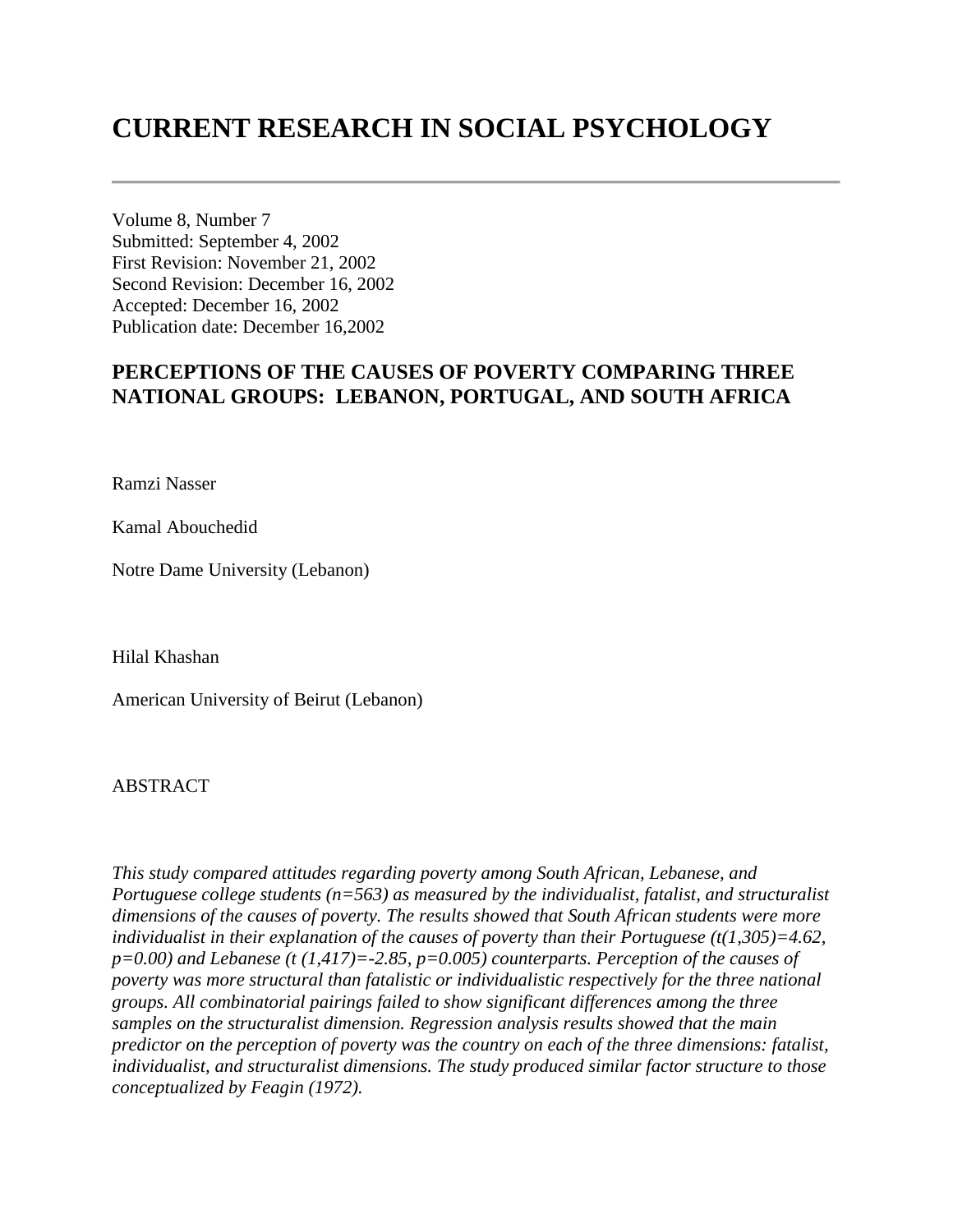## INTRODUCTION

Grounded in the attribution theory (Harvey, 1984; Heider, 1958) and the psychology of explanation (e.g., Kelly, 1973) a number of studies sought to understand the perceptions of the causes of poverty (PCP). On a priori grounds Feagin (1972) has conceptualized three exploratory poverty indexes: (1) individualistic explanations, which place the responsibility for poverty primarily on the poor themselves; (2) structural explanations, which blame poverty on external social and economic forces; and (3) fatalistic explanations, which cite such factors as bad luck and illness.

A number of within-country studies later reproduced Feagin's poverty indexes (Bullock, 1999; Hunt, 1996; Hine & Montiel, 1999; Furnham, 1985; Carr & MacLachlan, 1998; Furnham, 1993; Bowles & Gintis, 1998; Bagguley & Mann, 1992) yielding mixed results and using differentiable social structures, political processes, economic cycles, socio-demographic characteristics and cultural variations as independent variables for predicting the causes of poverty. For instance, studies conducted in the U.S showed that the majority of Americans explained the causes of poverty in individualistic terms (Smith & Stone, 1989; Kluegel & Smith, 1981; 1986; Feagin, 1975), reflecting the strength of the individualistic ideology of that country (Merton, 1968). Race appeared to be a powerful predictor for PCP; White Americans had more negative perceptions of poverty, and were more likely to blame the poor for their own plight than Blacks (Feagin, 1975; Griffin & Oheneba-Sakyi, 1993; Kluegel & Smith, 1986) and Latinos (Hunt, 1996). Furthermore, studies have shown that American middle class subjects were significantly more individualistic than being structuralistic or fatalistic in their PCP (Bullock, 1999; Alston & Dean, 1972; Huber & Form, 1973; Smith & Bond, 1993).

Studies conducted outside the U.S have varied in the degree to which they take account of socio-demographic variables as determinants for PCP. In Britain, for instance, studies indicated that party affiliation and political behavior affected the formation of beliefs about poverty. Furnham (1982) and Wagstaff (1983) found that Conservative voters in Britain rated individualistic explanations for poverty more frequently than their Labour counterparts, who favored structural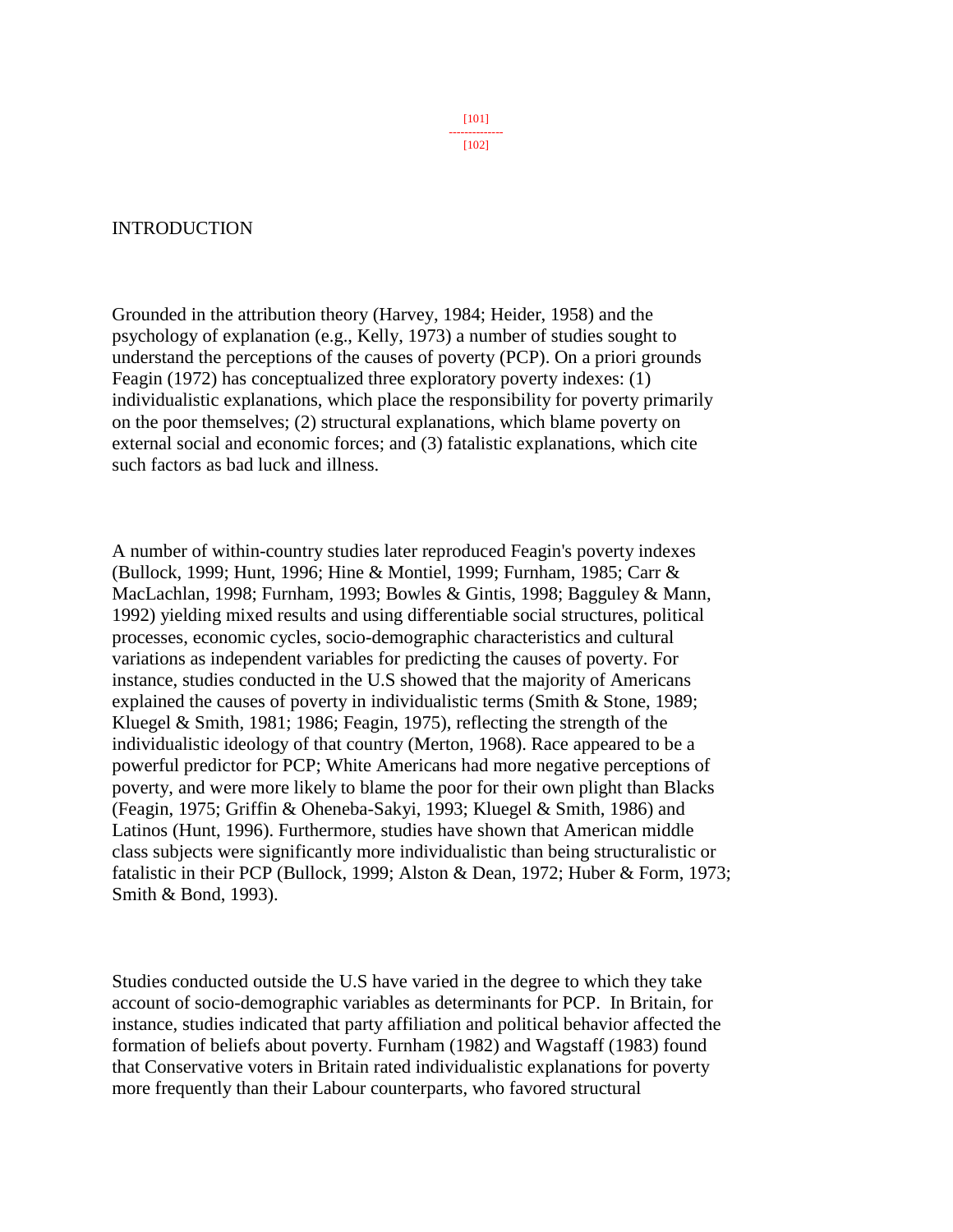explanations of poverty. In addition, Feather (1974) who replicated Feagin's experiment in Australia showed that Australians were less likely to perceive the causes of poverty to individualistic reasons than Americans did. Influenced by the collectivist culture of the Middle East, structural PCP were reported among Turks (Morcol, 1997) and Lebanese (Abouchedid & Nasser, 2001).

> [102] -------------- [103]

As a reaction to the welfare program during the 1960s and 1970s in the U.S and other Western European countries, there has been a substantial amount of literature dealing with attitudes to welfare (Bullock, 1995). These studies have mainly concerned American, Western European and Australian samples (Hunt, 1996; Bullock, 1999; Lewis, et. al, 1995; Feather, 1974) and yielded important insights into the psychology of explanation. However, focusing on limited range of Western countries runs the risk of generalizing to different national contexts such as developing countries. Hence, within-country studies do not allow quantitative cross-cultural comparisons because of different sampling techniques, questionnaire items, and measurements scales. Moreover, available cross-cultural studies on poverty compare two, or at most three groups on the basis of similarities of their contexts. For example, Singh & Vasudeva, (1977) have studied the perceptions of the causes of poverty in the context of economic recession among Europeans in EU countries. Other studies (e.g., McFadyen, 1998; Carr & MacLachlan, 1998; Hine & Montiel, 1999; Furnham, 1985) have compared mean differences among "nationality in transition" immigrants and subjects from Western countries, rather than among national groups in different countries.

To date, there has been no attempt at systematic cross-cultural research on PCP in developed and underdeveloped countries, particularly among countries undergoing unprecedented social, economic, and political transformations. If social psychology aids in the interpretation of historical, social and economic trends (Gergen, 1973), then it is possible that new exploratory indexes of PCP on a Likert scale can be used to compare attitudes among heterogeneous countries. Crosscultural PCP may be important in promoting public awareness to bring meaning to the concept of poverty and the role of culture and ideology in perpetuating it. Surely understanding the perceptions of causality of poverty phenomena has implications in policy making for its removal (Pandey et al., 1982).

This study compared perceptions of poverty among Portuguese, Lebanese, and South African college students along individualist, structuralist, and fatalist dimensions. The aim of this study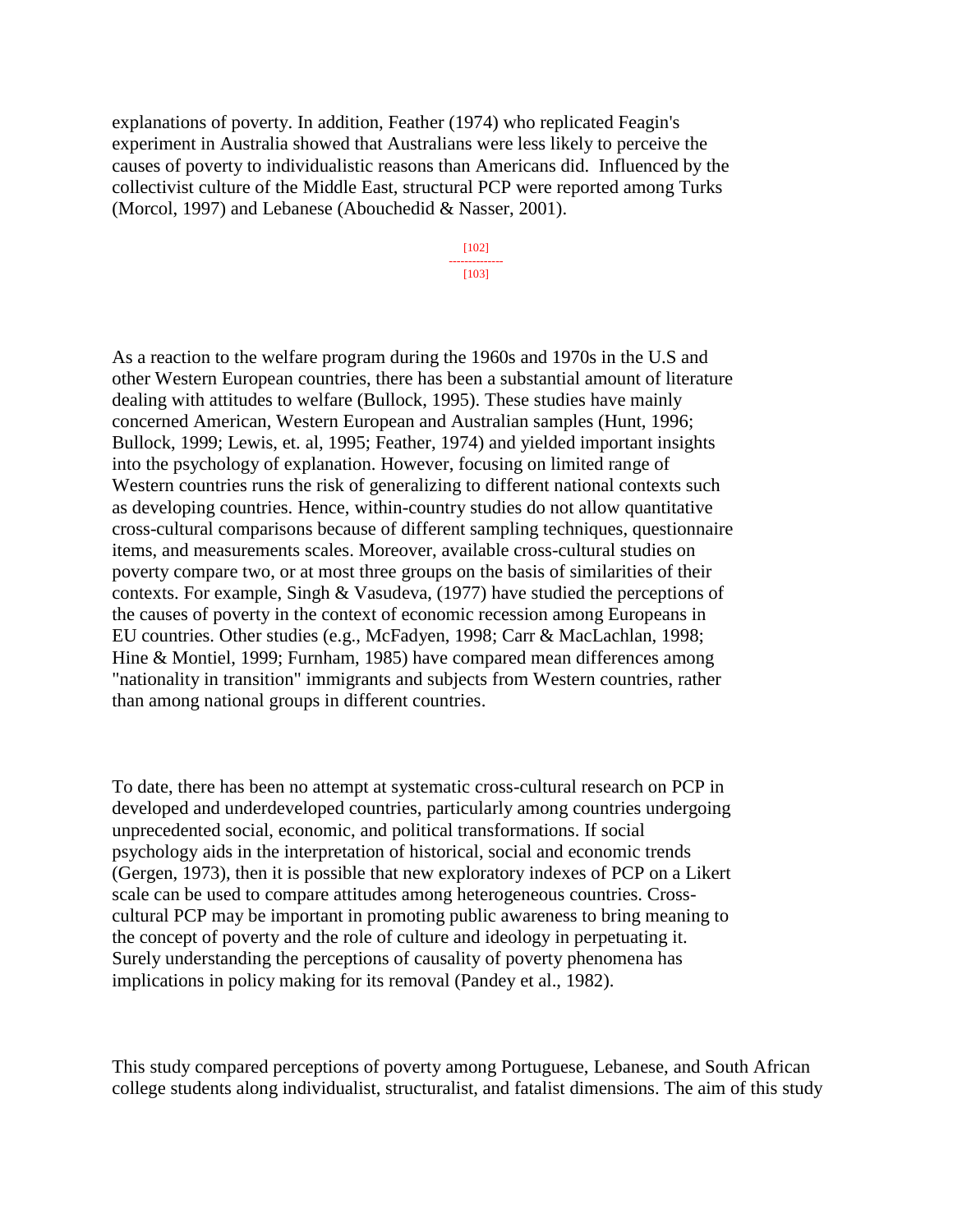was to examine the type and range of explanation in countries undergoing social, political and economic change. For instance, Lebanon has moved away from war to peace (Khashan, 1992), South Africa from apartheid to democracy (May, 1999), and Portugal has joined the EU (Rodrigues, 1993). Given that South Africa is a relatively wealthy country, which is characterized by economic disparities, Blacks and Colored can be classified as poor or vulnerable to poverty (May, 1999; Bundy, 1992). Like South Africa, Portugal is an uppermiddle-income country (World Bank, 2000) yet it suffers from serious social and economic inequalities (Rodrigues, 1993). In addition, Lebanon is well known for social and economic disparities between Christians and Muslims (Johnson, 1986) as well as for a history of civil strife and political instability, it has had a sharp decline in standards of living (Haddad, 1996).

> [103] -------------- [104]

While within-country poverty studies have concentrated on standard demographic differences in PCP, it may be equally important to consider PCP among national groups distinguished by class and education. The most difficult task in conducting cross-cultural research, however, is establishing equivalence between socio-demographic variables across different countries (Bynner & Chisholm, 1995) since they are in every society confounded (Furnham, 1982) and tends to have different meanings for participants in different cultures (Carpenter, 2000). This task is particularly problematic when levels and types of education, income, and social class are compared (Jackman, 1979). To avoid such difficulties in interpreting data, a panel of judges from the three research universities has, aligned on a priori grounds three definitions for class, income, and education to be used simultaneously in the three research countries. The present study defined class as a "social prestige hierarchy" based on income, and occupational factors. Similarly, education measured participant's parents' educational attainment level, from elementary to university level. Income was also defined in terms of an individual's holding of property and salary according to the economic situation of each participating country. Respondents were made aware of the established definitions of class, income, and education and were asked to rate each variable from high, to medium, to low. This method has strengthened our confidence in the validity of the subjective socio-demographic variables used in the study.

The present study sought to answer the following questions:

1. Do psychometric fatalistic, individualistic, and structuralist factors appear among the three national groups?

2. Are there cross-cultural differences among university students in the three national groups?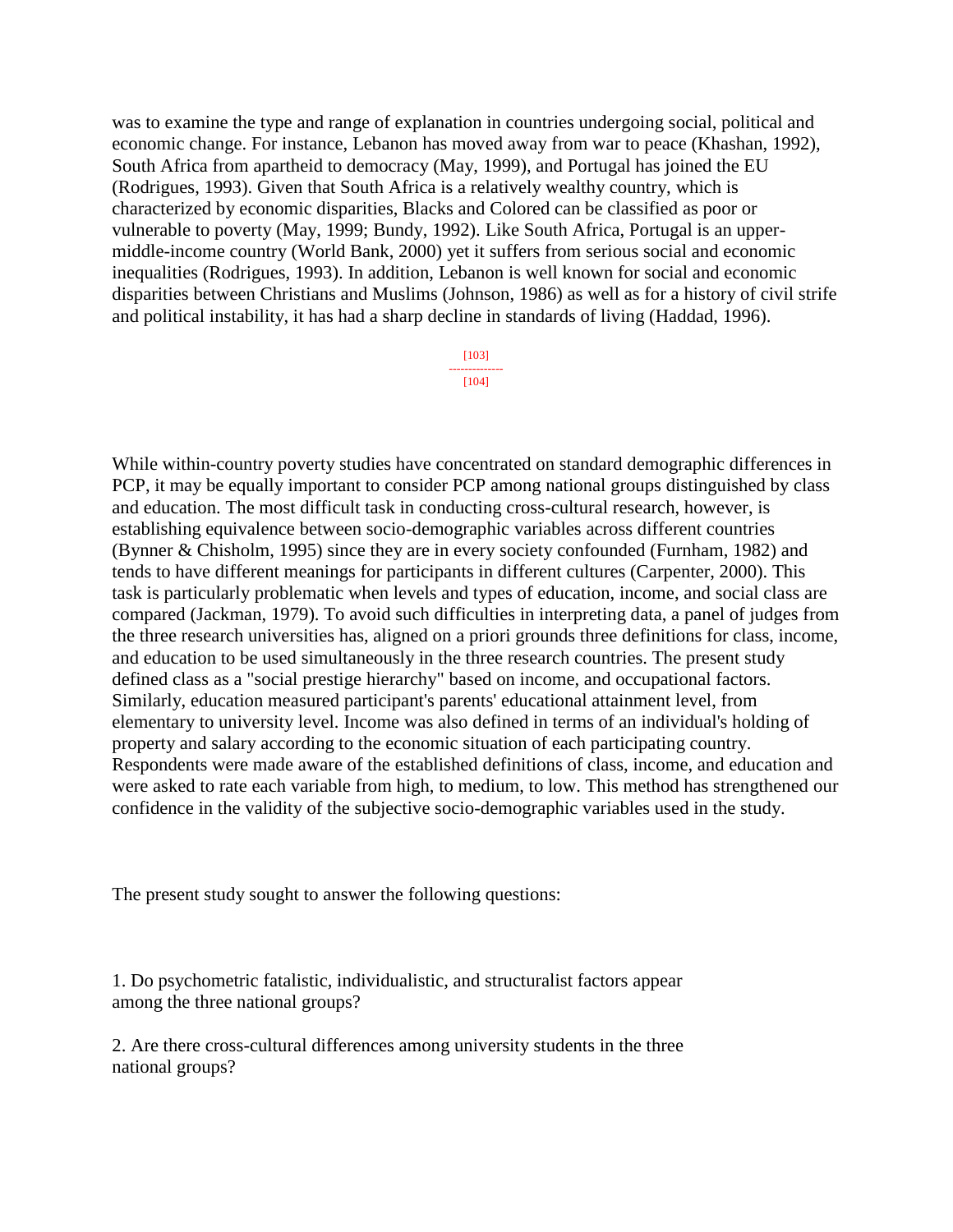3. Are there significant correlation between the socio-demographic factors of subjective educational status, income level, and occupational status with students' PCP?

> [104] -------------- [105]

### **METHOD**

## **Participants**

Five hundred and sixty three students from three countries participated in the study (251 Lebanese, 120 Portuguese, and 192 South Africans). The administration of the Lebanese sample, consisting of respondents from the University of Balamand and Notre Dame University, occurred over a two-month period during the spring semester of the 1998-99 academic year. Field researchers administered the Portuguese and South African samples in June 1999 in a single exercise. The Portuguese respondents came from the Instituto Politecnico de Leiria, whereas their South African counterparts came from Cape Technikon University. All students (n=563) self-reported their parents class on a three-point scale ranging from high to low and the average taken between them was transformed into a ratio by dividing each of the class status rating of student's parents. In addition, a three level educational status of the parents on a three-point scale was obtained (high, middle, and low). Based on the distribution of the variable with median as the datum indicator, a three level educational level was obtained.

## **Questionnaire**

We prepared a two-part questionnaire in consultation with a panel of academics from the three participating countries. The first part recorded socio-demographic information: age, gender, religion, ethnicity, social class, parents' educational level as well as their occupational status. The second part of the questionnaire requested students to rate 15 items on the causes of poverty obtained from the pertinent literature (Feagin, 1972; Hunt, 1996; Morcol, 1997) on a 5-point Likert scale ranging from "1=strongly agree" *to* "5=strongly disagree. " A panel of judges from the three participating countries volunteered to judge the validity of the poverty items. In addition, panel discussions and open ended-interviews involving students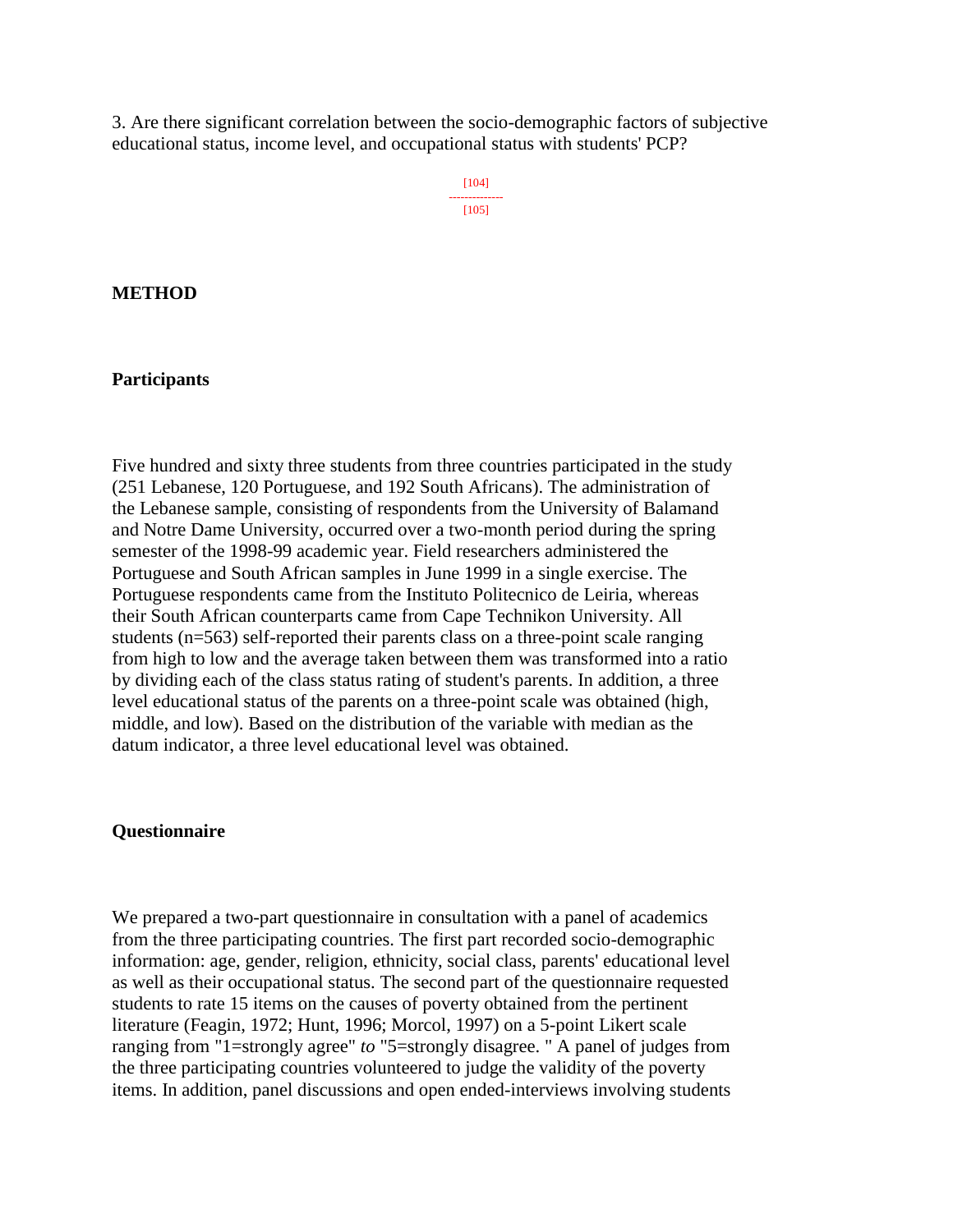and faculty from the three participating universities reviewed the questionnaire items for its appropriateness, adequateness, and quality. Based on pilot runs and recommendations presented by the panel of academicians, item 8 of Feagin's poverty index "Prejudice and discrimination against Negroes" was considered inappropriate for Lebanon and Portugal; hence it was removed from the questionnaire. Two additional items as derived from interviews with students (n=19) and faculty from the participating universities were added to the poverty list. The additional items were "acceptance of too many foreign workers" and "Social duties. "

> [105] -------------- [106]

### **Procedure**

We wrote the questionnaire in English and students appeared to have no problems with the items at all because Lebanese and South African students took their courses in English, and the majority of the Portuguese sample has passed their English Entrance Tests. The questionnaire was completed anonymously in class time and generated a considerable amount of interest among students as shown in the return response rate that reached 96% level.

### **RESULTS**

#### **Correlations and Factor Analysis**

We applied the factor analysis procedure for each national group separately, in which they computed component analysis with a varimax rotation using all 15 items. Factors with an eigen-value greater than one were set as defaults.

Three main factors emerged among the three samples with two additional factors providing mixed results. Item 1 of the structuralist dimension (Acceptance of too many foreign workers) loaded highly on the fourth and sixth factors among Lebanese, Portuguese, and South African students respectively. We conceived this factor as status quo. Similarly, item 5 (social duties) appeared on a fifth factor for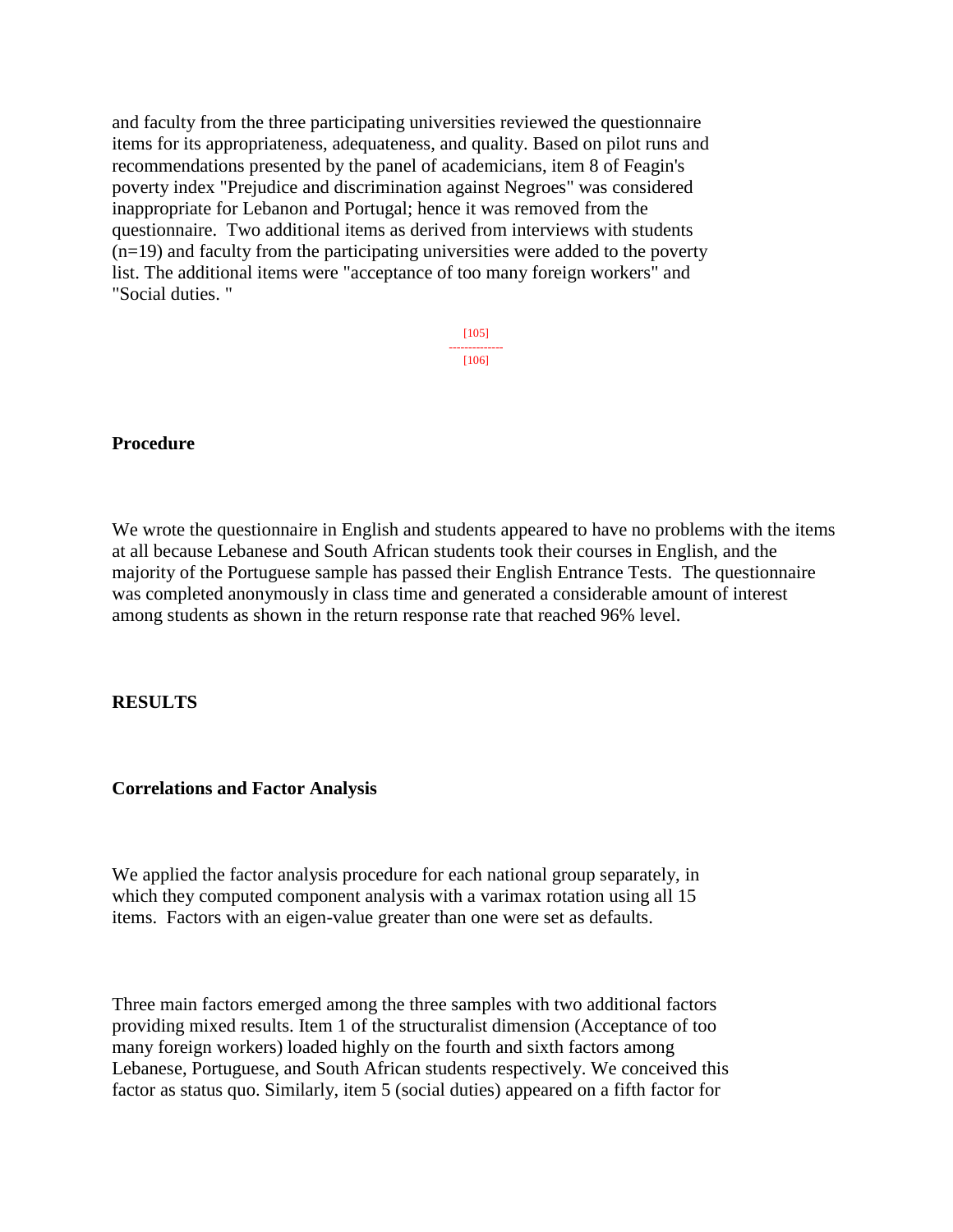the Portuguese and on the fourth factor for the South African samples. The three factors accounted for 40.2% of the variance for the Lebanese sample, 41.7% for the Portuguese and 44.4% for the South African sample. The fourth and fifth factors were labeled societal and status quo respectively as they loaded heterogeneously along the fourth and fifth factors with other items loading slightly lower. Table 1 reports structure variance and eigen value of the first three factors. The last two factors were mixed and cannot be said to have good evidence of a priori classification due to their low communality. Apparently, two items in the structuralist dimension did not provide strong evidence of a dimensional fit-ins; and loaded highly on the last two dimensions were removed from the analysis.

> [106] -------------- [107]

## **Table 1 Factor Structure of the 15 Poverty Items for the Lebanese, Portuguese and South African Participants**

|                                                                  |      | <b>Loading by</b><br><b>Country</b><br>(Factor) |         |      | <b>Factor</b><br><b>Variance</b><br>(Eigenvalue) |      |
|------------------------------------------------------------------|------|-------------------------------------------------|---------|------|--------------------------------------------------|------|
| <b>Items</b>                                                     | LB   | PR                                              | SA      | LB   | PR                                               | SA   |
| <b>Structural</b>                                                | (3)  | (3)                                             | (3)     | 11.9 | 11.1 <br>$(1.8)$ $(1.6)$ $(1.7)$                 | 11.7 |
| 1. Acceptance of too many foreign workers                        | 0.05 | $-0.10$                                         | $-0.07$ |      |                                                  |      |
| 2. Lack of money management by the<br>government                 | 0.33 | 0.70                                            | 0.50    |      |                                                  |      |
| 3. The government's difficulty to provide<br>schooling           | 0.71 | 0.75                                            | 0.69    |      |                                                  |      |
| 4. Inadequate health services provided by the<br>government      | 0.79 | 0.63                                            | 0.69    |      |                                                  |      |
| 5. Social duties (gifts, visits, parties)<br>demanded by culture | 0.52 | $-0.01$                                         | 0.07    |      |                                                  |      |
| Fate                                                             | (1)  | (1)                                             | (2)     | 15.2 | 17.8 <br> (2.3)  (2.7)  (2.4)                    | 16.1 |
| 6. Bad luck                                                      | 0.58 | 0.86                                            | 0.79    |      |                                                  |      |
| 7. Fate                                                          | 0.85 | 0.87                                            | 0.73    |      |                                                  |      |
| 8. God's will                                                    | 0.80 | 0.65                                            | 0.67    |      |                                                  |      |
| 9. Human nature                                                  | 0.57 | 0.31                                            | 0.55    |      |                                                  |      |
| 10. External forces that we neither understand<br>nor control    | 0.40 | 0.73                                            | 0.50    |      |                                                  |      |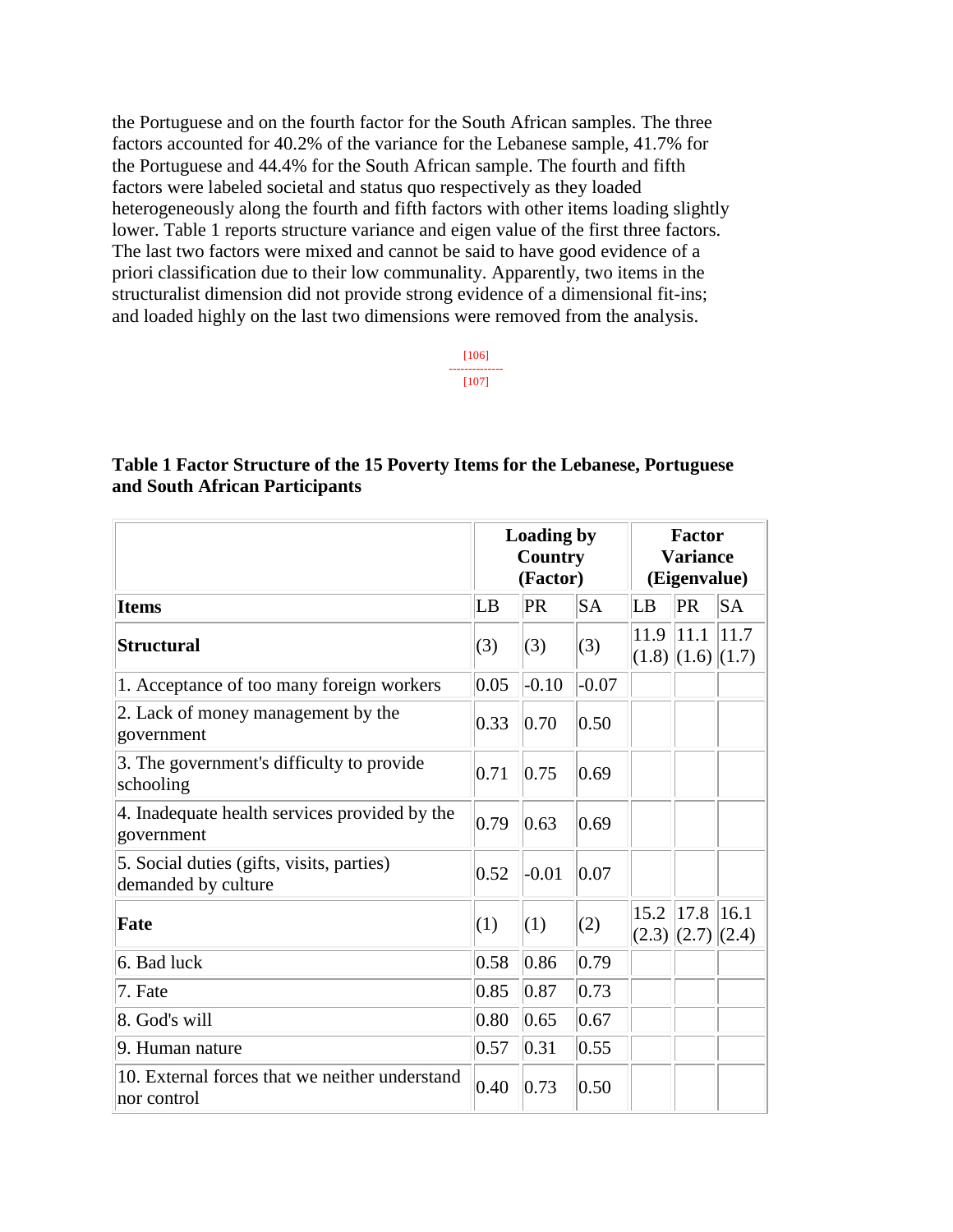| <b>Individualism</b>                                             | (2)            | (2)  | (1)  | 13.1 | $\vert(2.0)\vert(1.9)\vert(2.6)$ | 12.8 174.2 |
|------------------------------------------------------------------|----------------|------|------|------|----------------------------------|------------|
| 11. Lack of effort by poor                                       | 0.72           | 0.44 | 0.71 |      |                                  |            |
| 12. Loose morals among the poor                                  | 0.74           | 0.66 | 0.71 |      |                                  |            |
| 13. Sickness and physical handicapped                            | 0.65           | 0.32 | 0.61 |      |                                  |            |
| 14. Lack of proper money management among<br>the poor            | $ 0.49\rangle$ | 0.78 | 0.73 |      |                                  |            |
| 15. Lack of education among the poor                             | 0.23           | 0.67 | 0.67 |      |                                  |            |
| <b>Societal</b>                                                  | (3)            | (5)  | (4)  |      |                                  |            |
| 5. Social duties (gifts, visits, parties)<br>demanded by culture | 0.52           | 0.91 | 0.68 |      |                                  |            |
| <b>Status Quo</b>                                                | (4)            | (6)  | (4)  |      |                                  |            |
| 1. Acceptance of too many foreign workers                        | 0.70           | 0.89 | 0.69 |      |                                  |            |

LB=Lebanon PR=Portugal SA=South Africa

> [107] -------------- [108]

Our second objective was to see if such factor structure was associated with the three samples. A correlation analysis of factor loading among the three samples was performed. Low correlation appeared between the Portuguese and Lebanese samples on their rating of the individualist as well as the fatalist dimensions, while a low correlation between the Portuguese and South African samples on the individualist dimension was found. A strong correlation provided evidence of internal consistency for the poverty scale (See Table 2).

## **Table 2 Cronbach alpha and Pearson Correlation of Factor loading Among the Lebanese, Portuguese, and South African Samples**

|         | <b>Cronbach Alpha</b> |                             |      | <b>Pearson Correlation</b> |          |  |  |
|---------|-----------------------|-----------------------------|------|----------------------------|----------|--|--|
|         |                       |                             |      | Lebanon                    | Portugal |  |  |
|         | Fatalist              | Individualist Structuralist |      |                            |          |  |  |
| Lebanon | 0.67                  | 0.68                        | 0.63 |                            |          |  |  |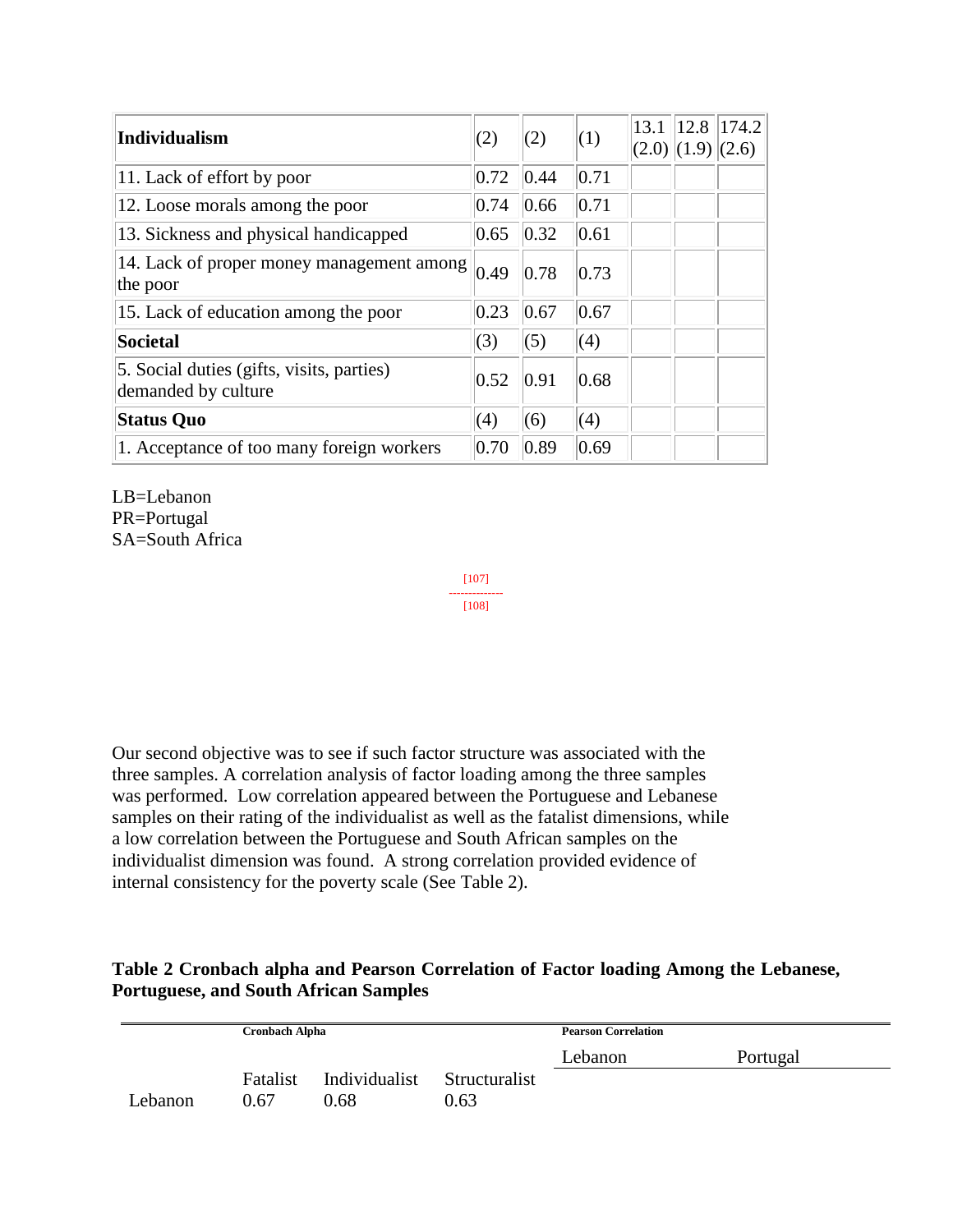| Portugal     | 0.77 | 0.67 | 0.54 | $0.62$ (Structuralist)                          |                        |
|--------------|------|------|------|-------------------------------------------------|------------------------|
|              |      |      |      | 0.27(Fatalistic)                                |                        |
| South Africa | 0.68 | 0.74 | 0.64 | -0.17(Individualist)<br>$0.93$ (Structuralist)* | 0.73(Structuralist)    |
|              |      |      |      | 0.73(Fatalistic)                                | $0.49$ (Fatalist)      |
|              |      |      |      | $0.88$ (Individualist)*                         | $0.16$ (Individualist) |

\* Significant at the 0.05 level, \*\* significant at the 0.01 level

## **Means of the Socioeconomic Factors**

Table 3 reports the means for the class and parent's education variables. A significant difference was found among the Lebanese and Portuguese samples on class (t=4.7, df=368,  $p<0.001$ ) and educational level (t=10.57, df=365,  $p<0.001$ ). Also, differences appeared among the Lebanese and South African sample on class ( $t=4.14$ ,  $df=438$ ,  $p<0.001$ ) and educational level ( $t=4.56$ ,  $df=432$ ,  $p<0.001$ ). In addition, a significant difference was found on the educational level between the Portuguese and South Africans (t=5.92, df=301, p<0.001), while no difference appeared between Portuguese and South African on the class variable. Portuguese and South Africans appeared to share the same class level. The highest class level and educational level of the parents for the Portuguese sample appeared to be the same for the South African sample.

> [108] -------------- [109]

## **Tables 3 Means and Standard Deviations for Class and Educational Level for the Three National Groups**

|              | <b>Educational Level</b> |                 | Class     |           |
|--------------|--------------------------|-----------------|-----------|-----------|
|              | Mean $(n)$               | SD <sub>1</sub> | Mean(n)   | <b>SD</b> |
| Lebanon      | 2.8(250)                 | 0.65            | 1.69(249) | 0.49      |
| Portugal     | 3.14(120)                | 0.47            | 2.31(118) | 0.59      |
| South Africa | 3.1(190)                 | 0.70            | 1.92(185) | 0.54      |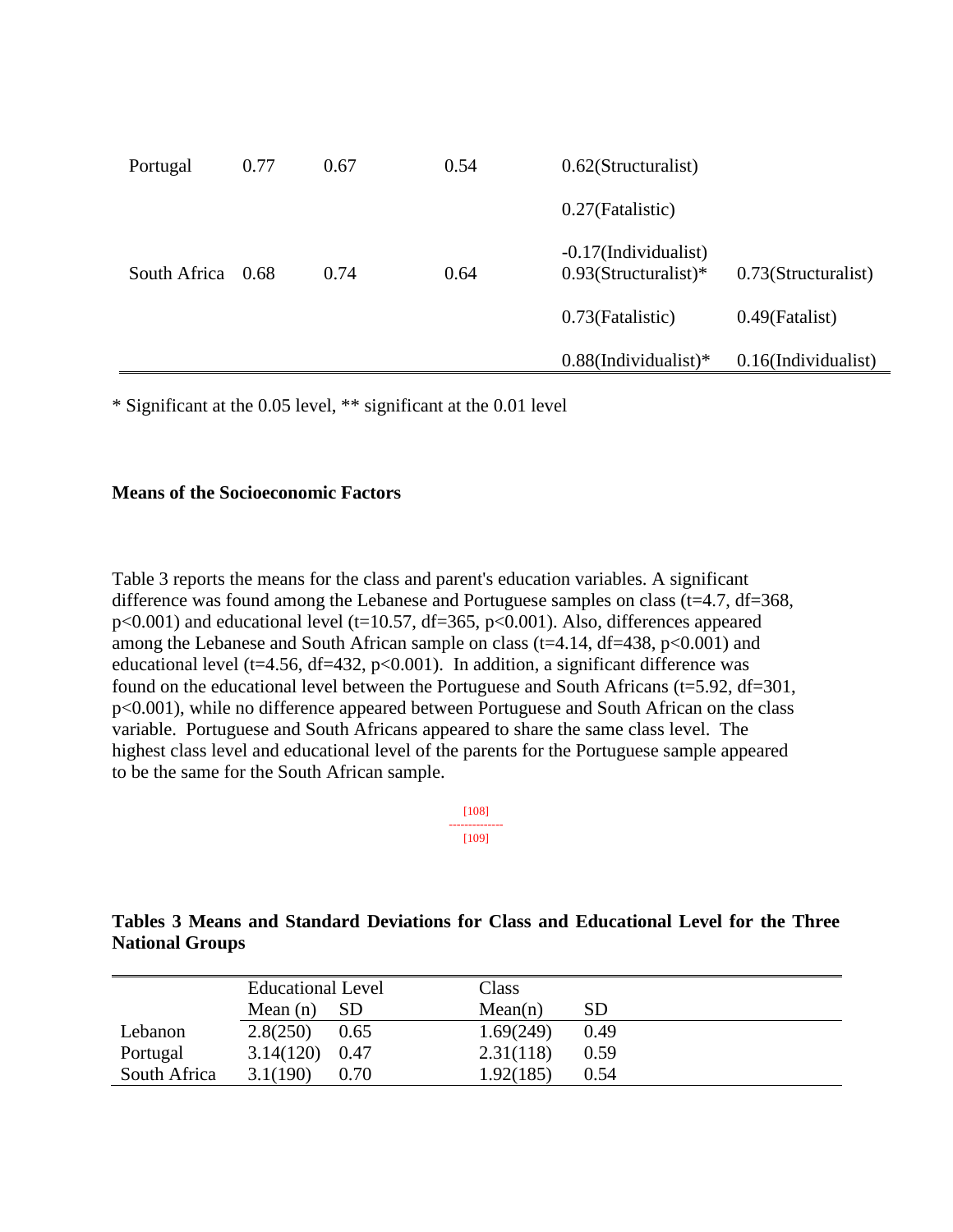## **Regression Analysis among the Three National Groups**

A step-wise regression analysis was calculated on the mean rating of the three dimensions: fatalism, individualism, and structuralism: **The higher the mean rating the lower the agreements on each item representing the dimension**. Nationality was entered as a dummy variable in the regression analysis. Results indicated that class and educational level of parents did not contribute significantly towards the explanation of the variance for all the dimensions. Overall, none of the subjective socio-demographic variables appeared to strongly predict the PCP (See Table 4). However, country differences were the only predictor of PCP for the fatalistic and individualistic dimensions. These results do not support the view that the "Western-oriented Portuguese" and South African students perceive the causes of poverty in individualistic terms. In fact, perceptions for the Portuguese were inversely related on the fatalistic dimension with the Lebanese and South African samples (See Table 4).

> [109] -------------- [110]

|                 |         | Beta        |                             |          |         |
|-----------------|---------|-------------|-----------------------------|----------|---------|
|                 |         |             |                             |          |         |
|                 | Class   | Educational | Country                     | R-square | F       |
|                 |         | Level       |                             |          |         |
|                 |         |             | Lebanon and                 |          |         |
|                 |         |             | South Africa <sup>[1]</sup> |          |         |
| Fatalistic      | $-0.06$ | 0.07        | $0.2*$                      | 0.013    | 1.81    |
| Individualistic | 0.005   | 0.09        | $0.24**$                    | 0.021    | $2.90*$ |
| Structuralist   | 0.1     | 0.14        | 0.05                        | 0.02     | 2.3     |
|                 |         |             | Lebanon and                 |          |         |
|                 |         |             | Portugal[2]                 |          |         |
| Fatalistic      | 0.102   | 0.03        | $-0.3*$                     | 0.04     | $4.4**$ |
| Individualistic | 0.04    | $-0.11$     | $-0.25$                     | 0.01     | 1.5     |
| Structuralist   | $-0.02$ | 0.03        | 0.06                        | 0.001    | 0.17    |
|                 |         |             | Portugal and                |          |         |
|                 |         |             | South Africa <sup>[3]</sup> |          |         |
| Fatalistic      | $-0.06$ | 0.007       | $-0.5**$                    | 0.08     | $8.1**$ |
| Individualistic | 0.004   | $-009$      | $-0.5**$                    | 0.05     | $4.5**$ |

## **Table 4 A Step-Wise Multiple Regression Analysis on the three Attributions by Social Class and Educational Level**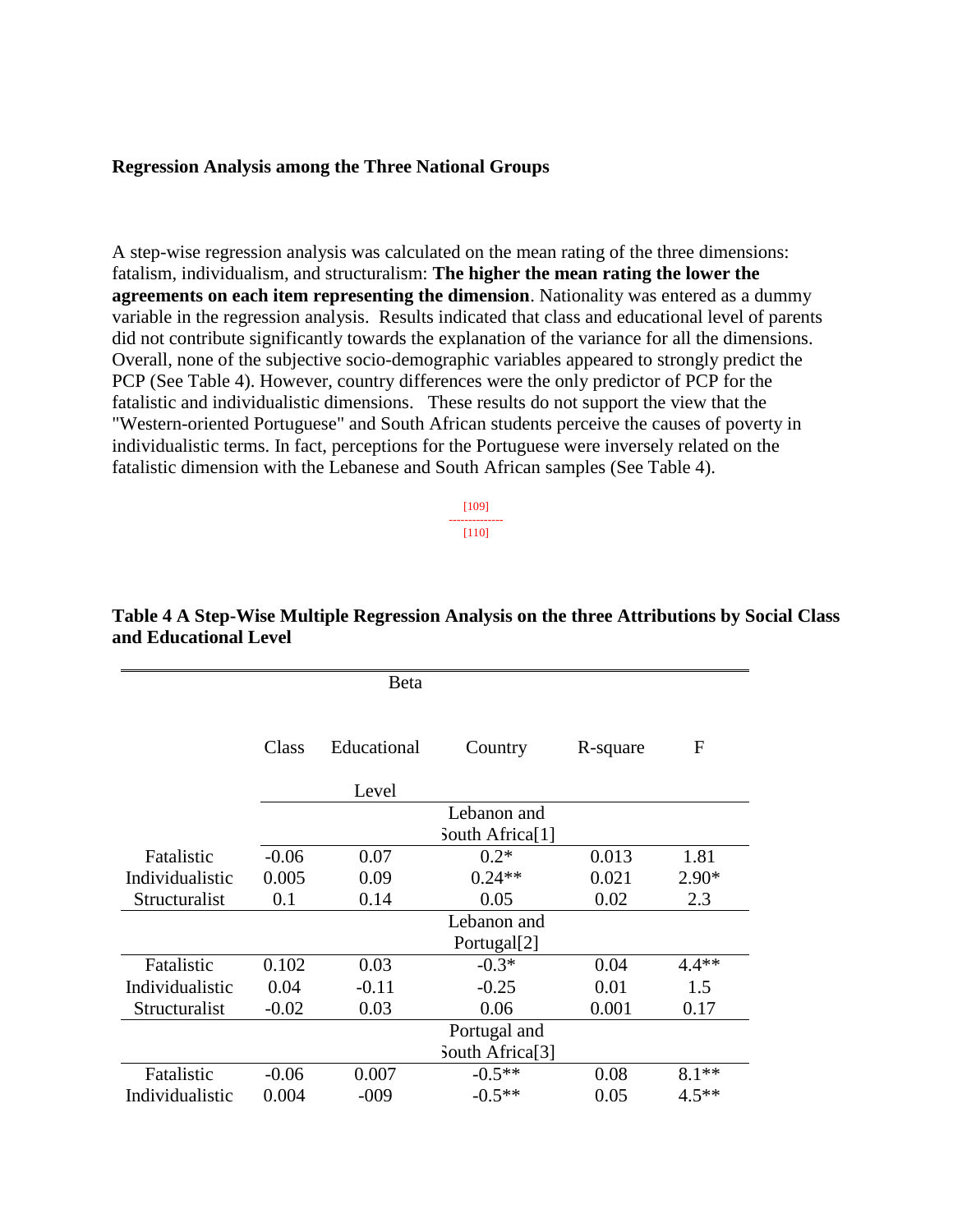$*_{p<0.05}$ ,  $*_{p<0.005}$ 

[1] Lebanon coded as 1 and South Africa as 0.

[2] Lebanon coded as 1 and Portugal as 0.

[3] Portugal coded as 1 and South Africa 0.

[110] -------------- [111]

## **Mean Differences in Explanations of Poverty**

A mean was obtained for the three dimensions of the factor structure. For the structuralist dimension, item 1 and 5 were removed from the conceived dimension of poverty and the mean found on the rating. Adding the ratings and dividing them by the number of items added determined the mean rating. South African students were more individualists in their explanation of poverty than Portuguese  $(t(1,305)=4.62, p=0.00)$  and Lebanese  $(t(1,417)=2.85, p=0.005)$  students respectively. Among all the combinatorial pairings of national groups, no difference was found on the structuralist dimension among the three samples. Portuguese students were consistently neutral with similar structuralist rating of South African and Lebanese students. In addition, not all samples attributed the causes of poverty to fatalistic reasons. However, near neutral ratings were found between South African students, followed by Lebanese, then Portuguese. These results provide little support to the idea that the more heterogeneous Portuguese and South African students were more individualistic as opposed to the more structuralist perceptions reported by the Lebanese sample. We conducted a  $3x3x3$ ANOVA on the main effects of country, education, and class. We found that the interaction of country by education had a significant effect on individualism  $(F(4,500)=2.88, p<0.05)$ . Portuguese students whose parents had less educational level had the lowest level individualism, while low educational level of the parents for the South African sample had the highest individualistic attitudes. Comparatively, the mean rating for the Lebanese sample was lowest for high class individualism. Surprisingly, South Africans expressed more fatalistic PCP than their Portuguese and Lebanese students. Cross-tabulation revealed, however, that the most fatalistically inclined South Africans were non-Whites. In addition, within-country differences showed significance between all combinatorial ratings of the fatalist, individualist and structuralist dimensions. Hence, students were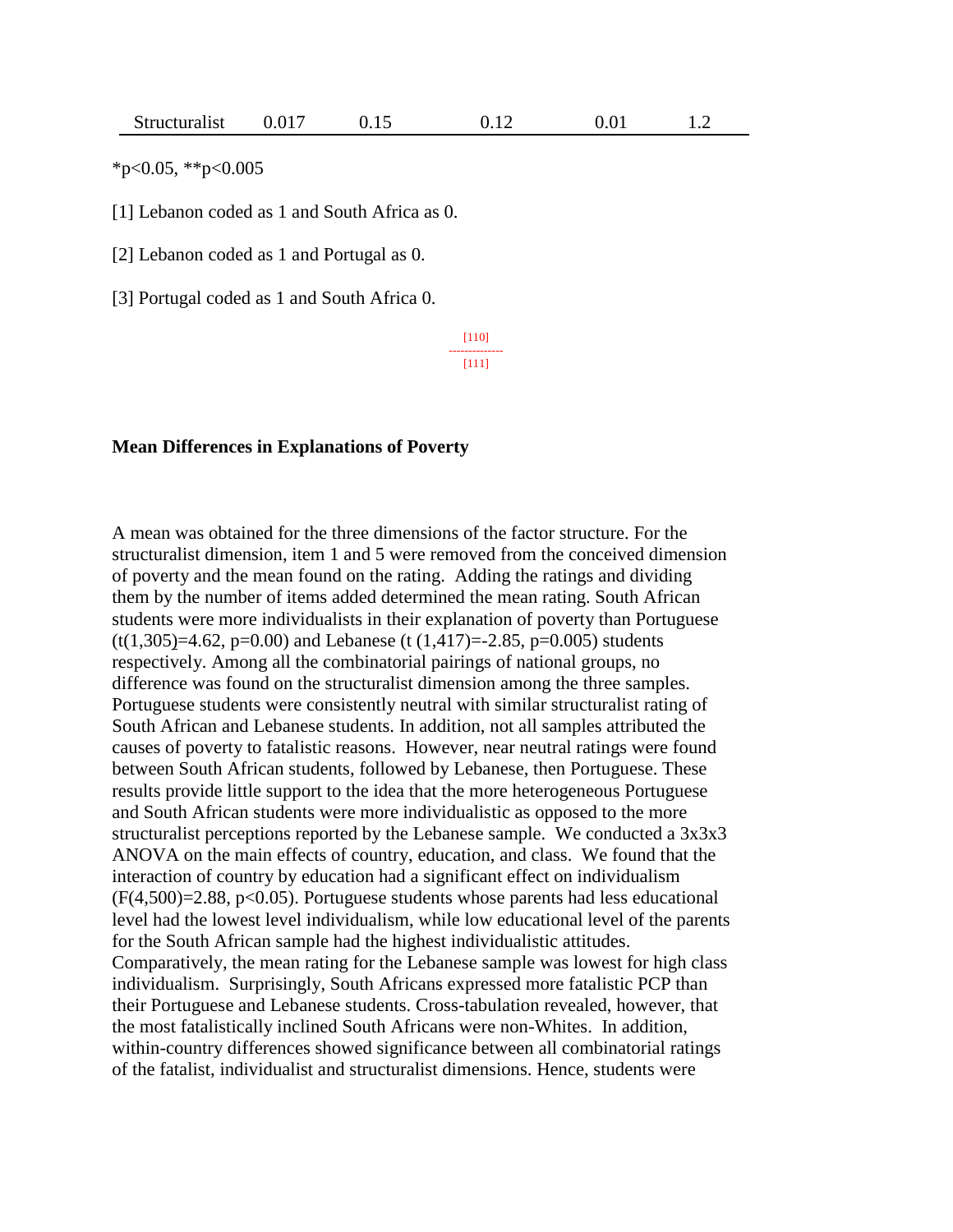more structuralist than individualist or fatalist, and more individualist than being fatalist (see Table 5).

|              | Fatalist   |           |           | Individualist |                 |           | Structuralist |           |         |  |
|--------------|------------|-----------|-----------|---------------|-----------------|-----------|---------------|-----------|---------|--|
|              | Mean $(n)$ | <b>SD</b> |           | Mean(n)       | SD <sub>1</sub> |           | Mean(n)       | <b>SD</b> |         |  |
| Lebanon      | 3.4(236)   | 0.85      | $-3.02**$ | 2.8(234)      | 0.81            | $-1.37**$ | 2.1(243)      | 0.81      | 0.53    |  |
| Portugal     | 3.6(120)   | 0.82      |           | 3.0(119)      | 0.79            |           | 2.1(117)      | 0.69      |         |  |
| Lebanon      | 3.4(236)   | 0.85      | $1.99*$   | 2.8(234)      | 0.81            | $2.85**$  | 2.1(243)      | 0.80      | $-0.05$ |  |
| South Africa | 3.2(187)   | 0.84      |           | 2.6(185)      | 0.82            |           | 2.1(189)      | 0.85      |         |  |
| Portugal     | 3.6(120)   | 0.82      | $4.62**$  | 3.0(110)      | 0.79            | $3.71**$  | 2.1(117)      | 0.69      | $-0.54$ |  |
| South Africa | 3.2(187)   | 0.84      |           | 2.6(185)      | 0.82            |           | 2.1(189)      | 0.85      |         |  |

|  | Table 5 Paired t-test Between the Three National Groups on the Three Dimensions |  |  |  |  |  |
|--|---------------------------------------------------------------------------------|--|--|--|--|--|
|  |                                                                                 |  |  |  |  |  |

 $*$  p<0.05,  $*$  $*$ p<0.01

[111] -------------- [112]

## **DISCUSSION**

The factor analysis results produced five factors, with three of these factors loading on the preconceptualized individualistic, structuralistic, and fatalistic dimensions of the perceptions of the causes of poverty scale. These dimensions were reported in earlier poverty studies (Feagin, 1972; Hine and Montiel, 1999; Furnham, 1982a; Harper & Manasse, 1992). The observed pattern of the first three factors suggests that social factors such as culture and social policies are distinct from government's policies reflecting a pattern of factor structures appearing in other studies (e.g., Bullock, 1999).

The high structuralist PCP among the three national samples reflects a pattern of attributions, which is likely to be activated among different geographical, political, and cultural distinct groups when faced with the idea of poverty. Furthermore, while previous within-country studies have shown that interpretations of poverty firmly entrenched in the dominant belief system, this study suggests that structural attitudes are linked to "blaming-the-system" (Della Fave, 1974) which is frequently expressed in societies undergoing social, political, and economic change (Kluegel & Smith, 1986). In particular, the high structuralist PCPs among South Africans or blaming the government and its institutions is a reflection of the attitudes toward economic policy that continues to produce poverty and inequality (May, 2000). As it is the case for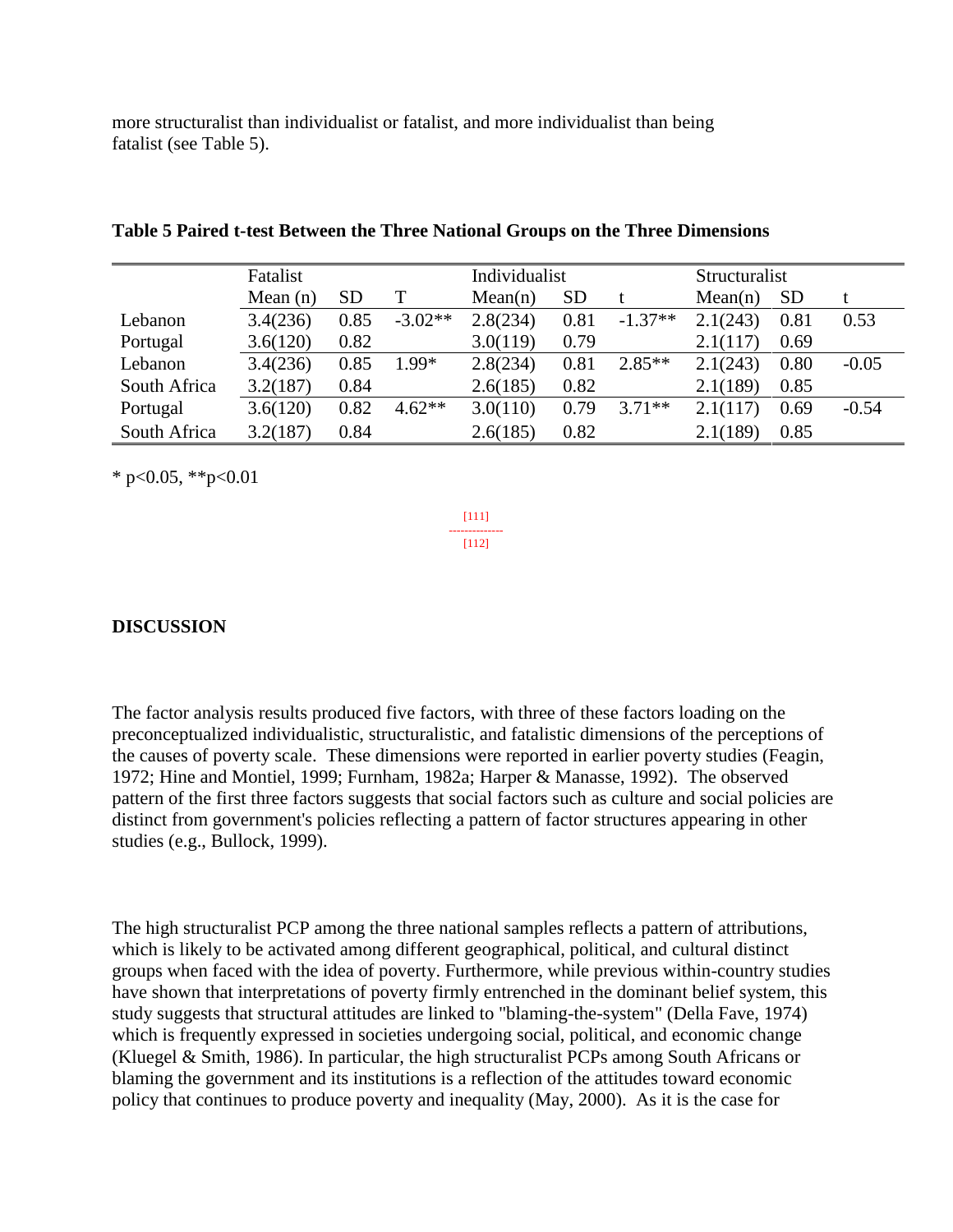Lebanon where the high structuralist PCPs interprets blaming the system for the current economic problems (Haddad, 1996). Structuralist attributions of poverty among Portuguese students reflect the recent politico-economic changes in Europe, which have moved Portugal from a predominantly agrarian country into the folds of a "modern" European World. On a more important result White and Colored South Africans showed the highest level of fatalistic PCPs in our study. This high fatalism may reflect an adjustment among these respondents that helps them alleviate psychological discomfort resulting of past abuses of Blacks during apartheid and the concomitant economic decay that swept South Africa in the 1980s and 1990s (Klein, 2002).

There were no significant predictive relation of class and education on the three dimensions of PCP. These results counter those reported by Hunt (1996) who found Latinos and Blacks presented predictive relations with clear socio-demographic variables showing a clear white versus minority effects. Why has our samples shown no clear predictive effects? It may be that other factors as confessional or ethnic affiliation may be acting as a discriminator to PCP. Particularly, that Lebanese society is quite heterogeneous along confessional lines maintaining conflicting ideological stances (Khashan, 1992). Also South Africa's ethnic conflict has stifled the nation's economy and social harmony dogging one ethnic group over another (Klein, 2002). We were limited to include ethnicity and confession affiliation in the study considering that Portuguese students were ethnically homogenous.

> [112] -------------- [113]

From the perspective of social movements, students ideologically may have shattered the poverty-rich divide. The idealistic beliefs consider the way out of the current state would be through sound governmental policies. Keeping in mind that education looms as a "double edged sword. " As a gateway to upward mobility and high occupational attainment, one would expect education to raise the social status of people and reinforce their individualistic attitudes. However, liberal and humanistic education leads to idealism and enhances the appeal of the structural alternative that we see in our sample. Our results were similar to studies that did not find clear class and education effect (Huber & Form, 1973; Feagin, 1972) on the formation of attitudes towards poverty.

The universities included in this study generally attract upper and middle-class students, and only few students from working class backgrounds. To a large degree, this seems to contribute to the explanation of similar patterns of PCP on the structuralist dimension. Apparently, government policy and economic downturn in the three national groups may have contributed to blame the government policies, which they see, leading the country into further economic degeneration. Reflecting European cultural orientation, the Portuguese respondents showed high individualistic attributions in explaining poverty, in comparison to Lebanese and South African respondents.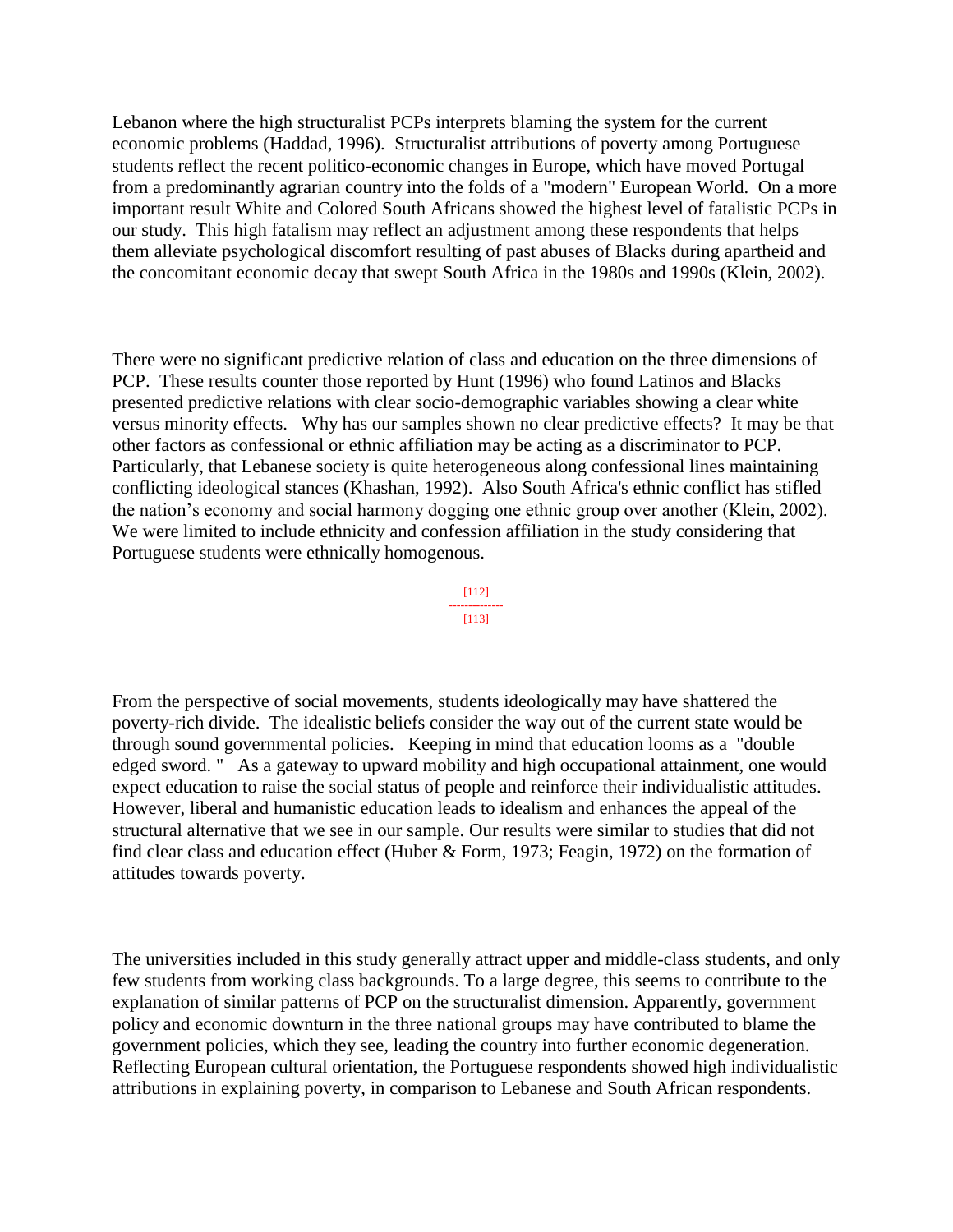Compared to the other two national groups, Portuguese were significantly more structural than they were individualistic or fatalistic. These individualistic attitudes counter those reported by CEC in 1990 and may be a reflection of the Western ethos of individualism that is being put to the fore in Western Europe.

### **Implications of the Study**

The importance of comparing the etiological causes of poverty across cultures cannot be overemphasized. While controlling for class and education as essential factors to the understanding PCP, other important factors can be as important in the understanding the levels of attributions. Ideology has the great potential of intervening to alter the dimensions of class and culture, as well as their complex patterns of interaction. Ideology tends to cut across narrow confessional bonds of association. Among other things, it mightily influences the reshaping of basic values, beliefs systems and psychosocial dimensions. Without neglecting the social and economic variables-which so far have dominated research—it would be worthwhile to pay attention to religion as a belief system, as well as political and religious ideologies and see if they impinge, one way or the other on key independent variables. Furthermore, the idea of external and internal attributions (Cozzarelli, Wilkinson & Taylor, 2001) underscores the cognitive emotional scheme and the need to understand research from an alternative methodological perspective of how individuals, based on their personality styles attribute the causes of poverty. In addition, education as a socioeconomic variable when integrated with the occupational status variable may provide a better indicator to socioeconomic subjective measure (Jackman & Jackman, 1973; Nilson, 1981).

> [113] -------------- [114]

As suggested by Hine and Montiel (1999) future research should be directed at replicating this third factor solution on a larger sample including a confirmatory type of analysis rather than an exploratory one. Because attempts at studying attributions for poverty have been limited to the U.S, Canada, Australia and Britain, few studies have emerged from South Africa, the Middle East and Portugal. Based on the conceptual framework of internal/external perceptions of poverty and in the light of the results of this study, a latent path method should provide a more logical attempt at understanding how different socioeconomic levels give an indication to the perceptions of the causes of poverty.

#### **REFERENCES**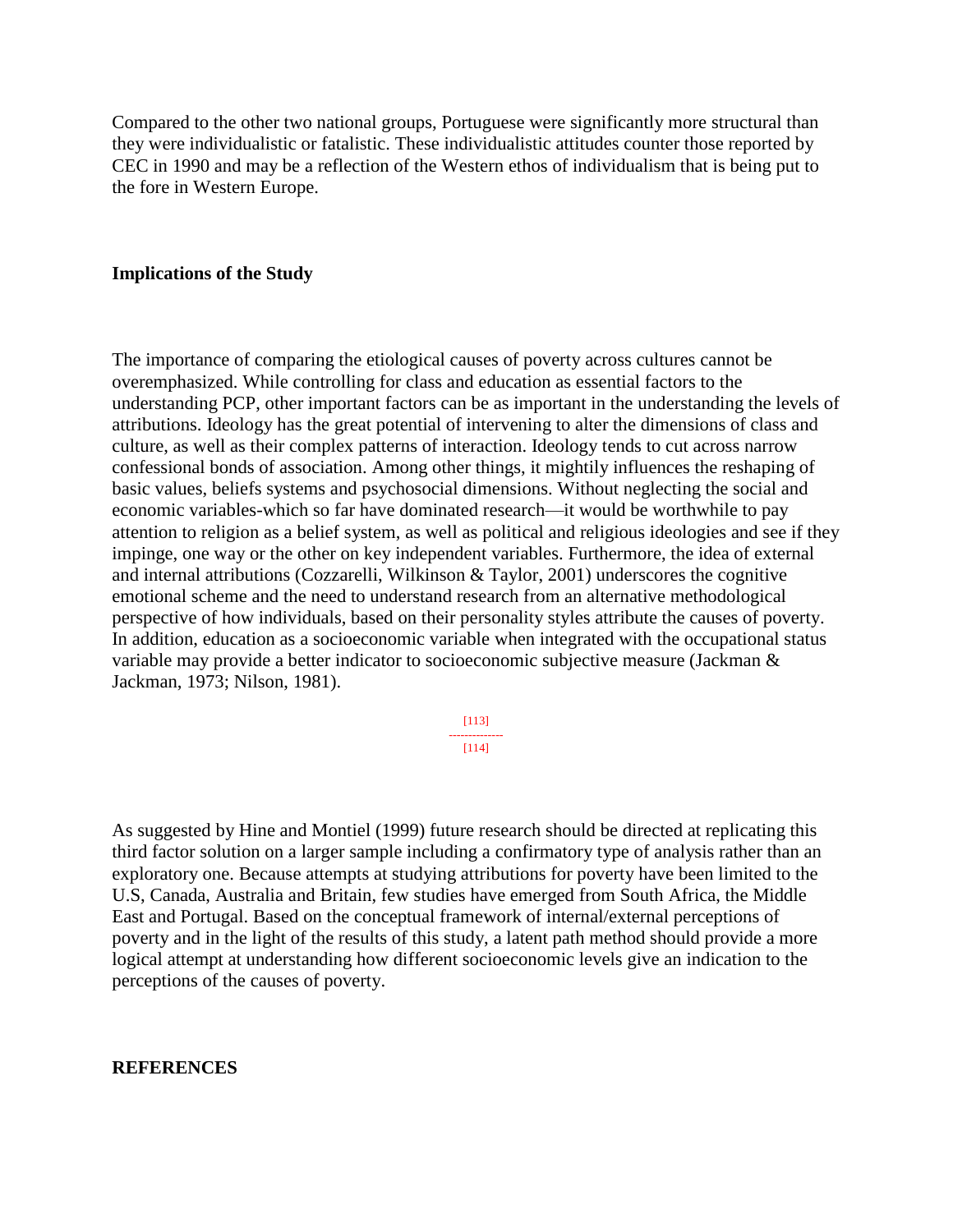Abouchedid, K. & Nasser, R. (2001). Poverty attitudes and their determinants in Lebanon's plural society. *The Journal of Economic Psychology*, 22(2), 271-282.

Alston, J. and Dean, K.I. (1972). Socioeconomic factors associated with attitudes toward welfare recipients and the causes of poverty. *Social Services Review*, 46, 13- 23

Bagguley, P & Mann, K. (1992). Idle thieving bastards: Scholarly representations of the "underclass. " *Work, Employment and Society,* 6, 133-136.

Bowles, S. & Gintis, H. (1998). Recasting Egalitarianism: new Rules for Communities, States, and Markets. London: Verso Publishers.

Bullock, H. (1995). Class acts: Middle-class responses to the poor. In B. Lott and D. Maluso (Eds.). Social Psychology and Interpersonal Discrimination (pp.118-159). New York: Guilford.

Bullock, H. (1999). Attributions for poverty: A comparison of middle-class and welfare recipient attitudes. *Journal of Applied Social Psychology* 29, 2059-82.

Bundy, C. (1992). Development and inequality in historical perspective. In Robert Schire. (Ed). Wealth or poverty? Critical Choices for South Africa. Cape Town and Great Britain: Oxford University Press.

Bynner, J. & Chisholm, L. (1995). Comparative youth transition research: Methods, meanings and research relations. Paper to ESF Workshop on transitions in youth, Oostvoorne, Netherlands.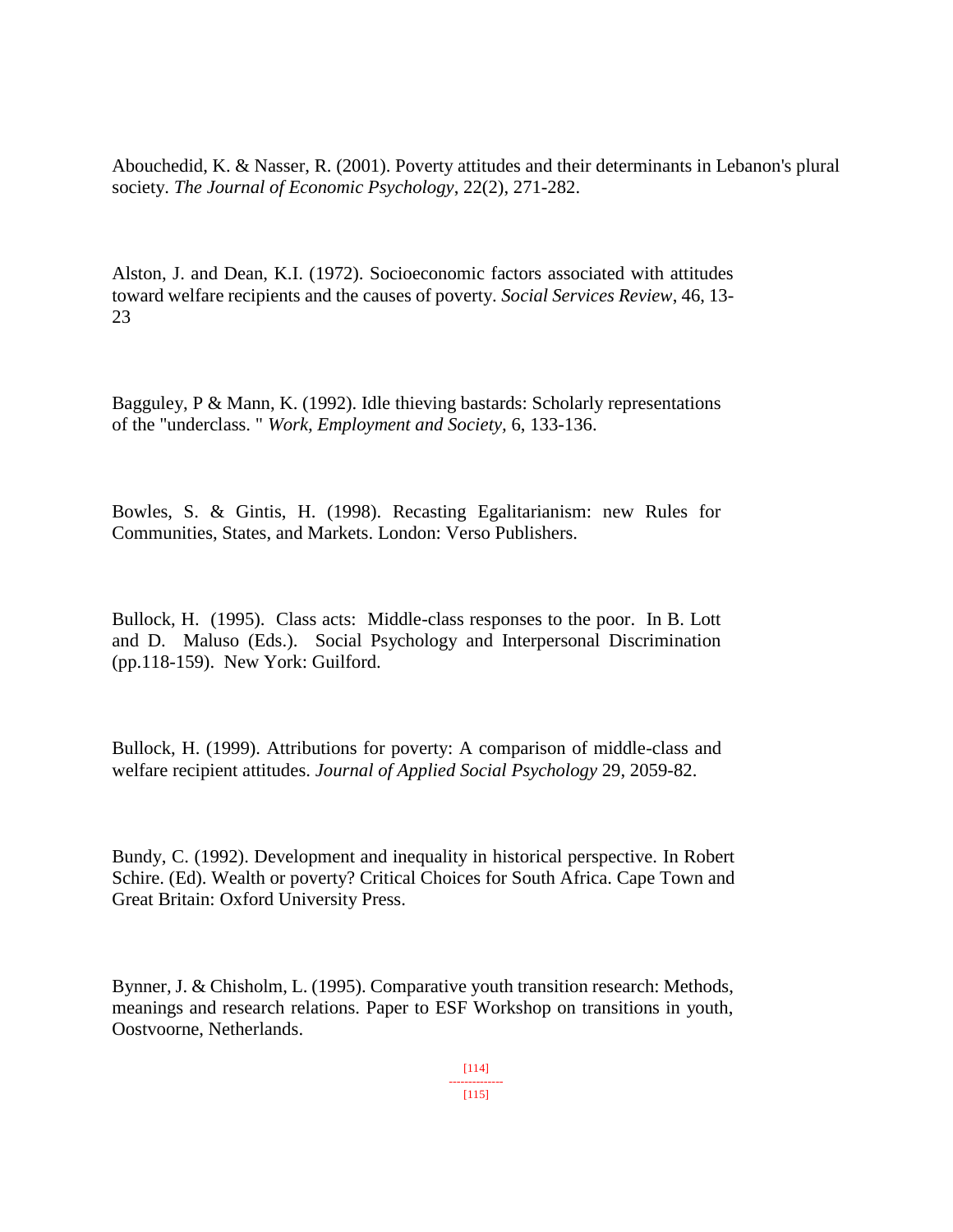Carpenter, S. (2000). Effects of cultural tightness and collectivism on self-concept and causal attributions. *Cross-Cultural Research*, 34, 38-56.

Carr, S. & MacLachlan, M. (1998). Actors, observers, and attributions for Third World poverty: contrasting perspectives from Malawi and Australia. *The Journal of Social Psychology*, 138(2), 189-202.

CEC (1990). The perception of Poverty in Europe. Eurobarometer.

Cozzarelli, C., Wilkinson, A., & Tagler, M. (2001). Attitudes toward the poor and attributions. Journal of Social Issues, 57(2), 207-227.

Della Fave, L. R. (1974). On the structure of egalitarianism. Social Problems, 22(2), 199-213.

Feagin, J. (1972). Poverty: We still believe that God helps them who help themselves. *Psychology Today*, 6, 101-129.

Feagin, J (1975). Subordinating poor persons: Welfare and American beliefs.

Englewood Cliffs, N.J: Prentice-Hall.

Feather, N. (1974). Explanations of poverty in Australian and American samples: the person, society and fate*. Australian Journal of Psychology*, 26, 199-216.

Furnham, A. (1982). Why are the poor always with us? Explanations for the poverty in Britain. *British Journal of Social Psychology*, 21, 311-322.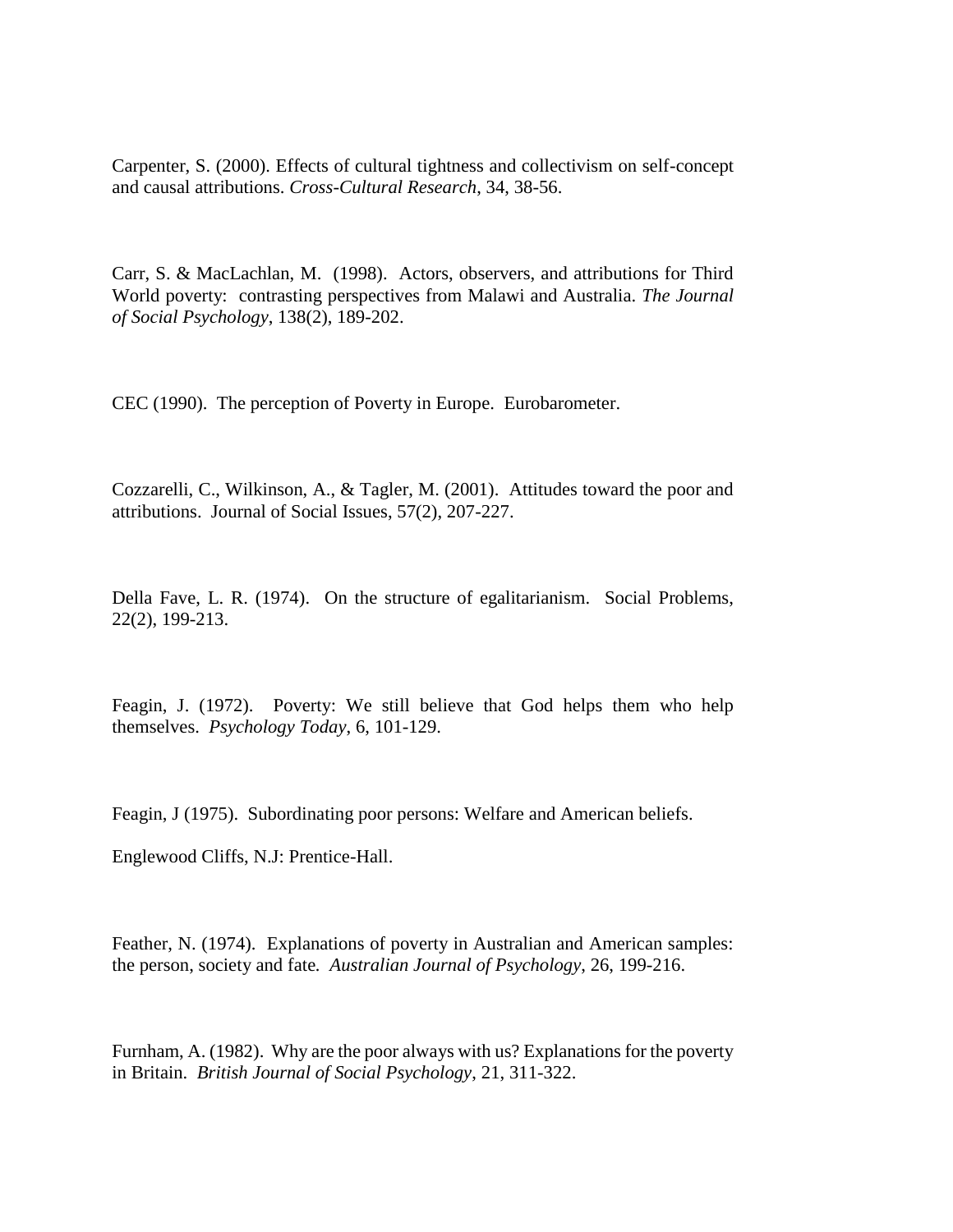Furnham, A. (1982a). Explanations for unemployment in Britain. *European Journal of Social Psychology*, 12, 335-352.

Furnham, A. (1985). Just World beliefs in an unjust society: A cross cultural comparison. *European Journal of Social Psychology*, 15, 363-366.

> [115] -------------- [116]

Gergen, K. (1973). Social psychology as history. Journal of Personality and Social Psychology, 26, 309-320.

Griffin, W. & Oheneba-Sakyi, Y. (1993). Sociodemographic and political correlates of university students' causal attribution for poverty. *Psychological Reports*, 73, 795-800.

Haddad, A. (1996). Poverty in Lebanon. *Abbad*, 2, 35-48.

Harper, D., & Manasse, P. (1992). The just world and the Third World: British explanations of poverty abroad. Journal of Social Psychology, 132, 783-785.

Harvey, J.H.(1984). Current issues in attribution theory and research. *Annual Review of Psychology,* 35, 427-459.

Heider, F. (1958). The Psychology of Interpersonal Relations. New York: Wiley.

Hine, D., & Montiel, C. (1999). Poverty in developing nations: a cross-cultural attributional analysis. *European Journal of Social Psychology*, 29, 943-959.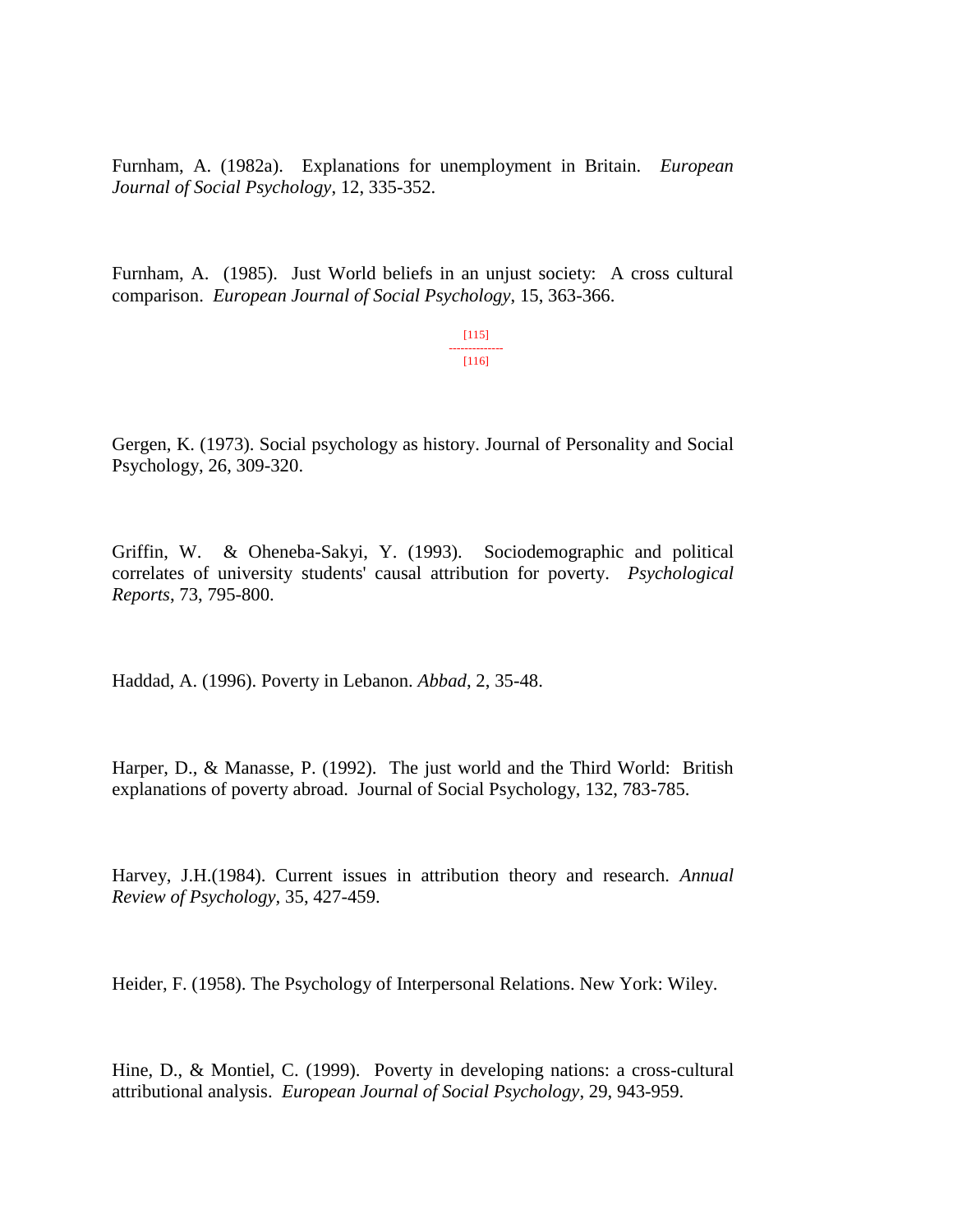Hunt, M. (1996). The individual, society, or both? A comparison of Black, Latino and White beliefs about the causes of poverty. *Social Forces*. 75(1), 293-322.

Huber, J. & Form, W. (1973). Income and ideology: an analysis of the American political formula. New York: Free Press.

Jackman, M. (1979). The subjective meaning of social class identification in the United States. *Public Opinion Quarterly*, 43, 443-462.

Jackman, M. & Jackman, R. (1973). An interpretation of the relation between objective and subjective social status. *American Sociological Review*, 38, 569-82.

Johnson, M. (1986). Class and Client in Beirut: the Muslim Sunni Community and the Lebanese State1840-1985, USA: Ithaca Press.

Klein, N. (2002). The new apartheid. *The Nation*, 275(21), 25.

Kluegel, J. and Smith, E. (1986). Beliefs about inequality: Americans' view of what is and what ought to be. New York: Aldine De Gruyter.

> [116] -------------- [117]

Kelly, H. (1973). The process of causal attribution. *American Psychologist,* 28, 107- 128*.*

Khashan, H. (1992). Inside the Lebanese confessional mind, Boston: University Press of America.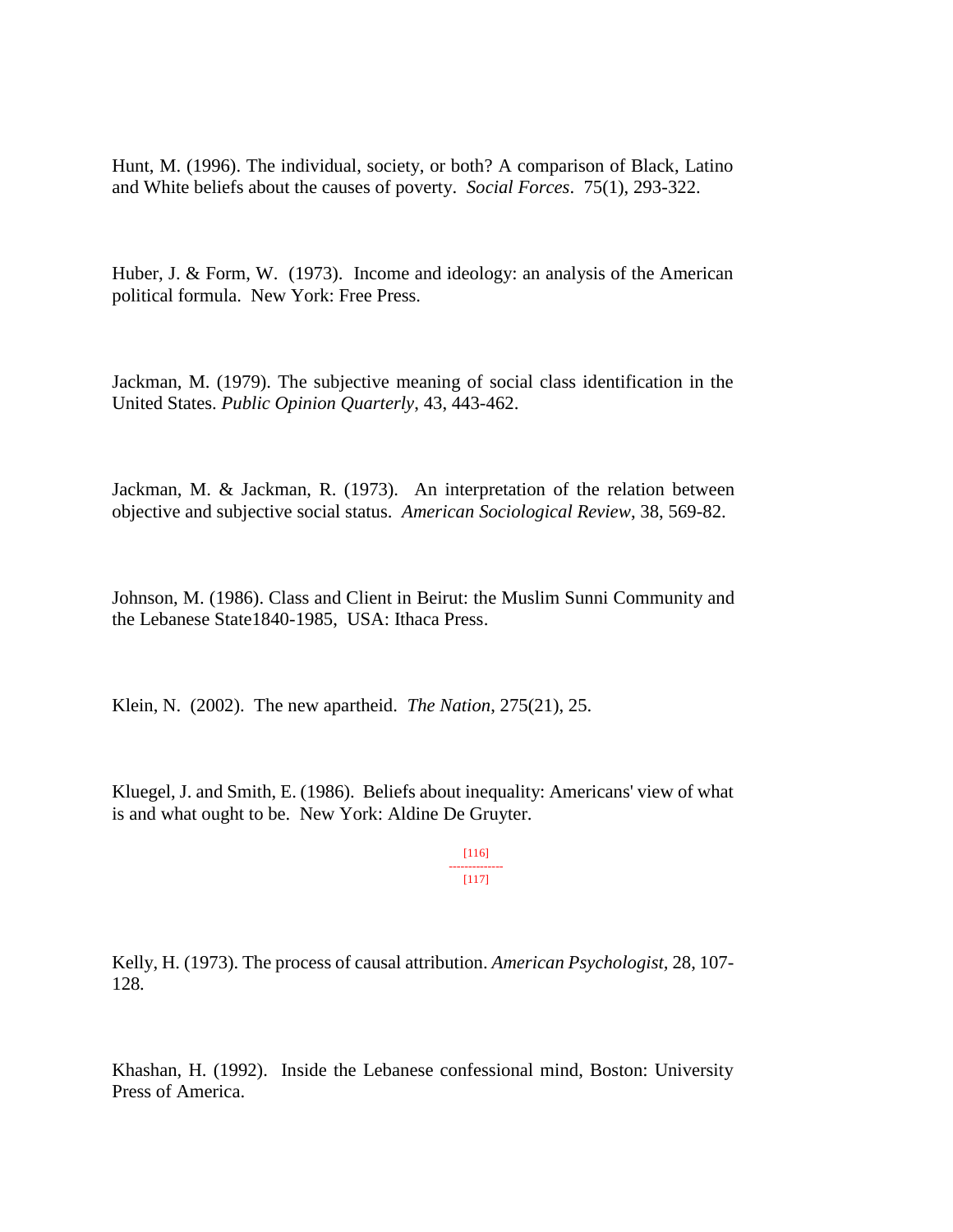Lewis, A., Webley, P., Furnham, A. (1995). The new economic mind: The social psychology of economic behavior. New York: Harvester Wheatsheaf

McFadyen, R. (1998). Attitudes towards the unemployed. *Human Relations*, 51(2), 179-199.

Nilson , L. (1981). Reconsidering ideological lines: Beliefs about poverty in America. *The Sociological Quarterly*, 22, 531-548.

May, J. (2000). Poverty and Inequality in South Africa: Meeting the Challenge. New York: Saint Martine's Press.

Morcol, G. (1997). Lay explanations for poverty in Turkey and their determinants. The *Journal of Social Psychology*, 137(6), 728-738.

Pandey, J., Kakkar, S. &Bohra, K. (1982). The functional perception of poverty in India.

*The Journal of Social Psychology* 117, 149-150.

Rodrigues, C. F. (1993). The measurement and decomposition of inequality In Portugal [1980/81-1989/90], Microsimulation Unit Discussion Paper MU9302, Cambridge, Department of Applied Economics.

Singh, S. & Vasudeva, P. (1977). A factorial study of perceived reasons for poverty. *Asian Journal of Psychology and Education*, 2, 51-56.

Smith, K. & Stone, L. (1989). Rags, riches, and bootstraps: beliefs about causes of wealth and poverty. Sociological Quarterly, 30, 93-97.